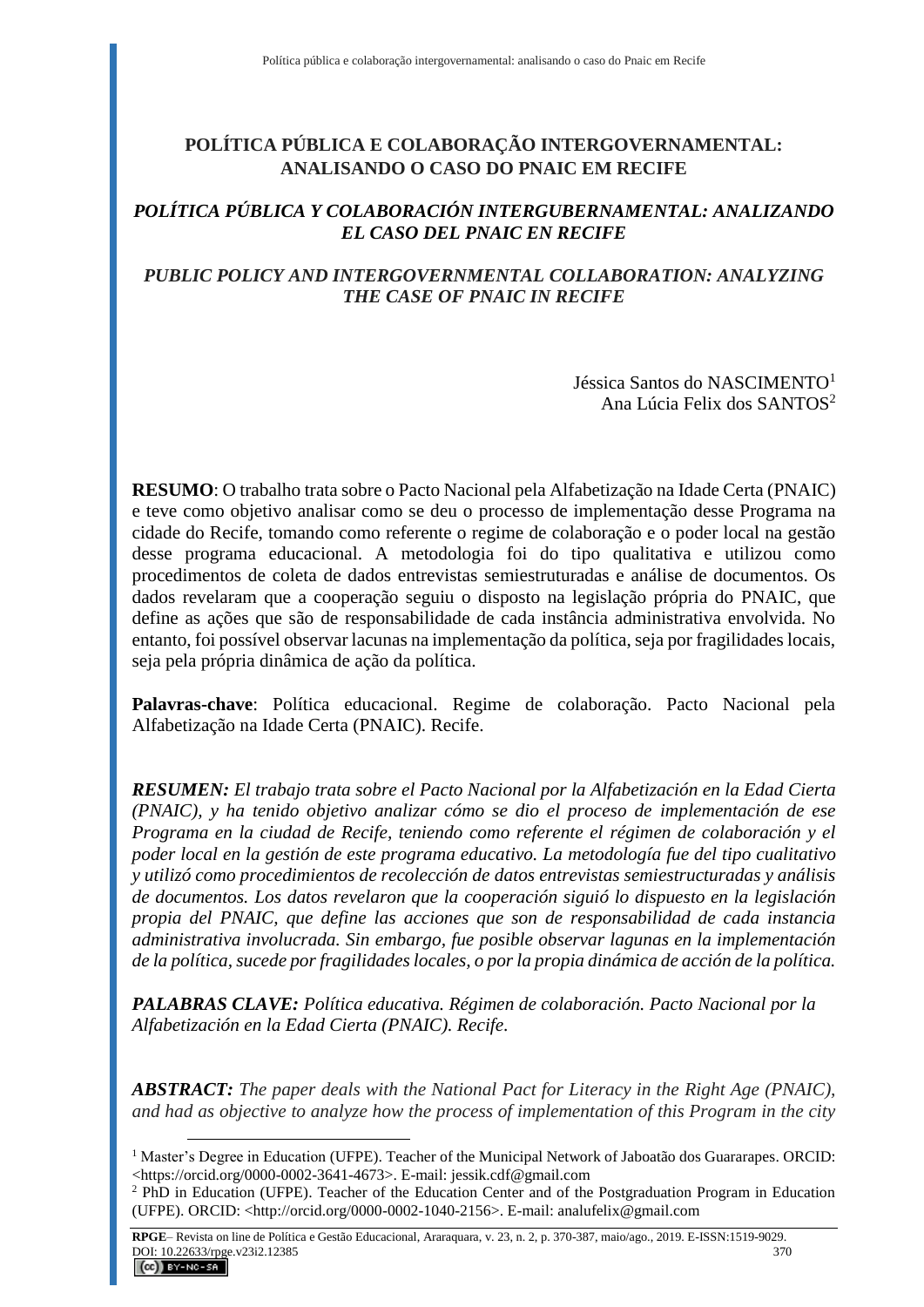*of Recife took place, taking as reference the collaboration regime and local power in the management of this educational program. The methodology applied was the qualitative type and semi structured interviews and document analysis were used as data collection procedures. The data showed that the cooperation followed the provisions of the specific legislation of the PNAIC, which defines the actions that are the responsibility of each administrative body involved. However, it was possible to observe gaps in the implementation of the policy, either by local weaknesses or by the very dynamics of policy action.*

*KEYWORDS: Educational policy. Regime of collaboration. National Pact for Literacy in the Right Age (PNAIC). Recife.*

#### **Introduction**

The present work deals with the National Pact for Literacy in the Right Age (PNAIC, Portuguese initials) and sought to look at this Program from the perspective of municipal management, collaboration regime and local power. The aim of PNAIC is to ensure that all children are literate until the age of eight, at the end of the 3rd year of elementary school, and for this purpose proposes a collaborative action among the governmental instances involved in the process.

Thus, the research had as objective to analyze how was the process of implementation of the PNAIC in the city of Recife, considering the collaboration regime and the local power in the management of this educational program. It was assumed that the collaboration system was an important element in the challenge of implementing the Program in the municipality, contributing to improve the quality of education and literacy processes.

The PNAIC is one of the programs that assumes that the guarantee of education depends on a commitment involving the Ministry of Education (MEC, Portuguese initials), the state, district and municipal departments of education. Thus, the Program is characterized by encouraging states and municipalities to make effective literacy of children based on the justification that "Many Brazilian children complete the cycle for their literacy without being fully literate" (BRASIL, 2012a, p. 04).

The compromise is reinforced by the insertion of the term pact in the nomenclature of the program, in order to understand that this term clarifies the political structure in the program's offer, starting from the agreement, that is, it requires collaboration between the federated entities in the its effectiveness. Thus, this term appears as a guide of interest in this research, since it is our purpose to analyze the program from the point of view of its materialization as a policy that requires cooperation between the federated entities. In fact, we understand the term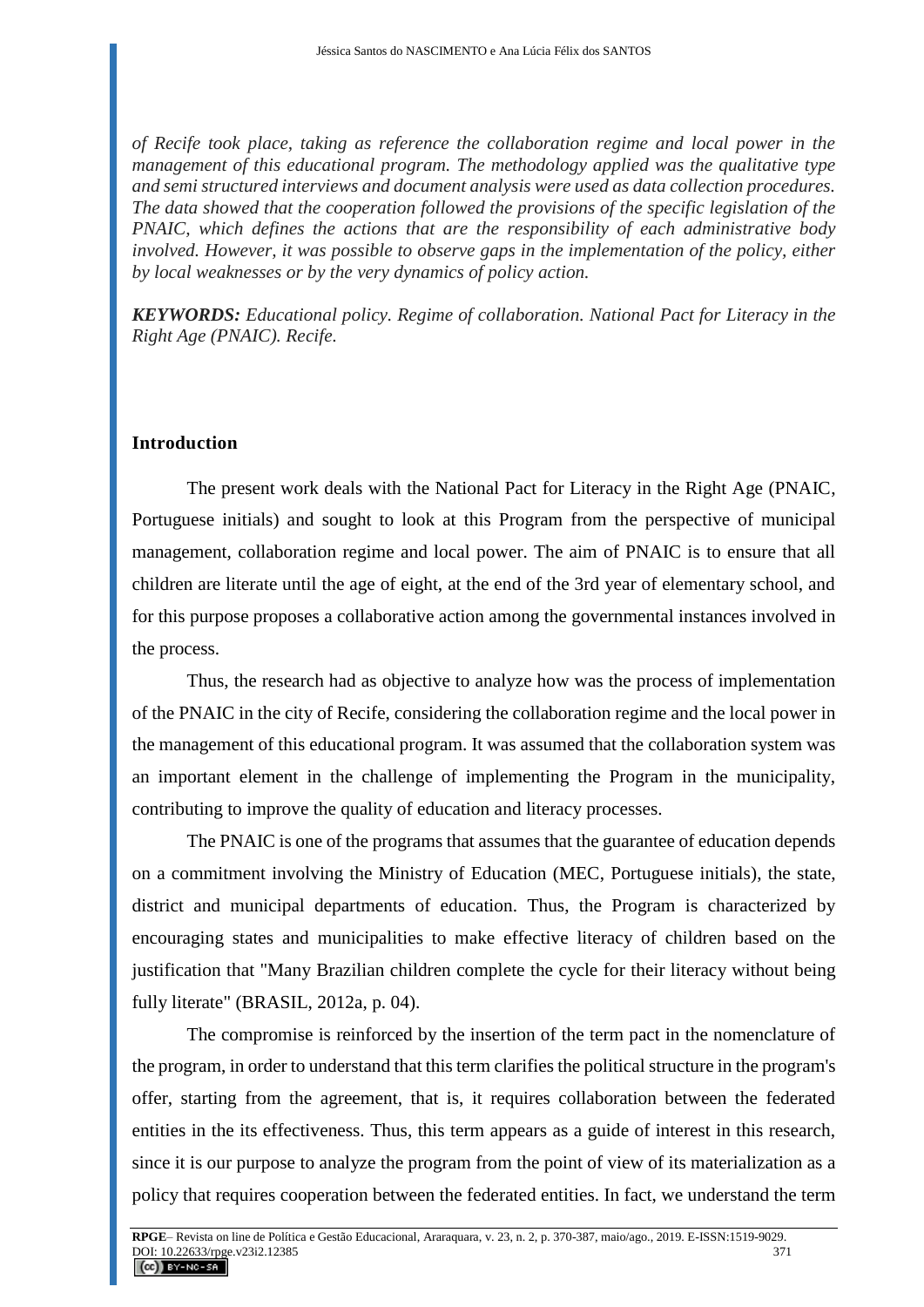pact beyond a simple contract by adhesion; it suggests a guiding principle for the federated entities, impelling them fundamentally for the process of progress and the implementation of the Program.

We chose Recife as a research field, which is a municipality that has developed actions to strengthen municipal education within the scope of its responsibilities with basic education and joined the PNAIC in 2012.

The qualitative research focused on the implementation process, since, as Perez (2010) puts it, we believe that the formulation and implementation context must always be articulated, understanding that a policy is put into action in not static phases and stages, but dynamic (PEREZ, 2010).

The technique of data collection involved systematic observation, survey and analysis of documents (specific legislation of the PNAIC) and application of semi-structured interviews. The interviews were applied to different subjects involved with the PNAIC: 2 representatives of the MEC; 3 UFPE representatives, 2 local (municipal) representatives, 1 study supervisor, 2 literacy teachers. For analysis, we apply the technique of content analysis of Bardin (1989).

### **Public policies, educational policies and the collaboration regime: the context of the emergence of PNAIC**

When we are dealing with an educational program, we insert the same in the computation of social-cutting policies; in this case, policies linked to the decisions that the public authorities make in relation to education. Considering education a phenomenon of great complexity, we are referring here to school education.

> If "public policies" are all that a government does or does not do, public educational policies are all that a government does or does not do in education. However, education is a very broad concept for dealing with educational policies. This means that educational policies are a more specific focus of the treatment of education, which generally applies to school issues. In other words, it can be said that educational public policies are related to school education (OLIVEIRA, 2010, p. 4). $3$

<sup>3</sup> Se "políticas públicas" é tudo aquilo que um governo faz ou deixa de fazer, políticas públicas educacionais é tudo aquilo que um governo faz ou deixa de fazer em educação. Porém, educação é um conceito muito amplo para se tratar das políticas educacionais. Isso quer dizer que políticas educacionais é um foco mais específico do tratamento da educação, que em geral se aplica às questões escolares. Em outras palavras, pode-se dizer que políticas públicas educacionais dizem respeito à educação escolar (OLIVEIRA, 2010, p. 4).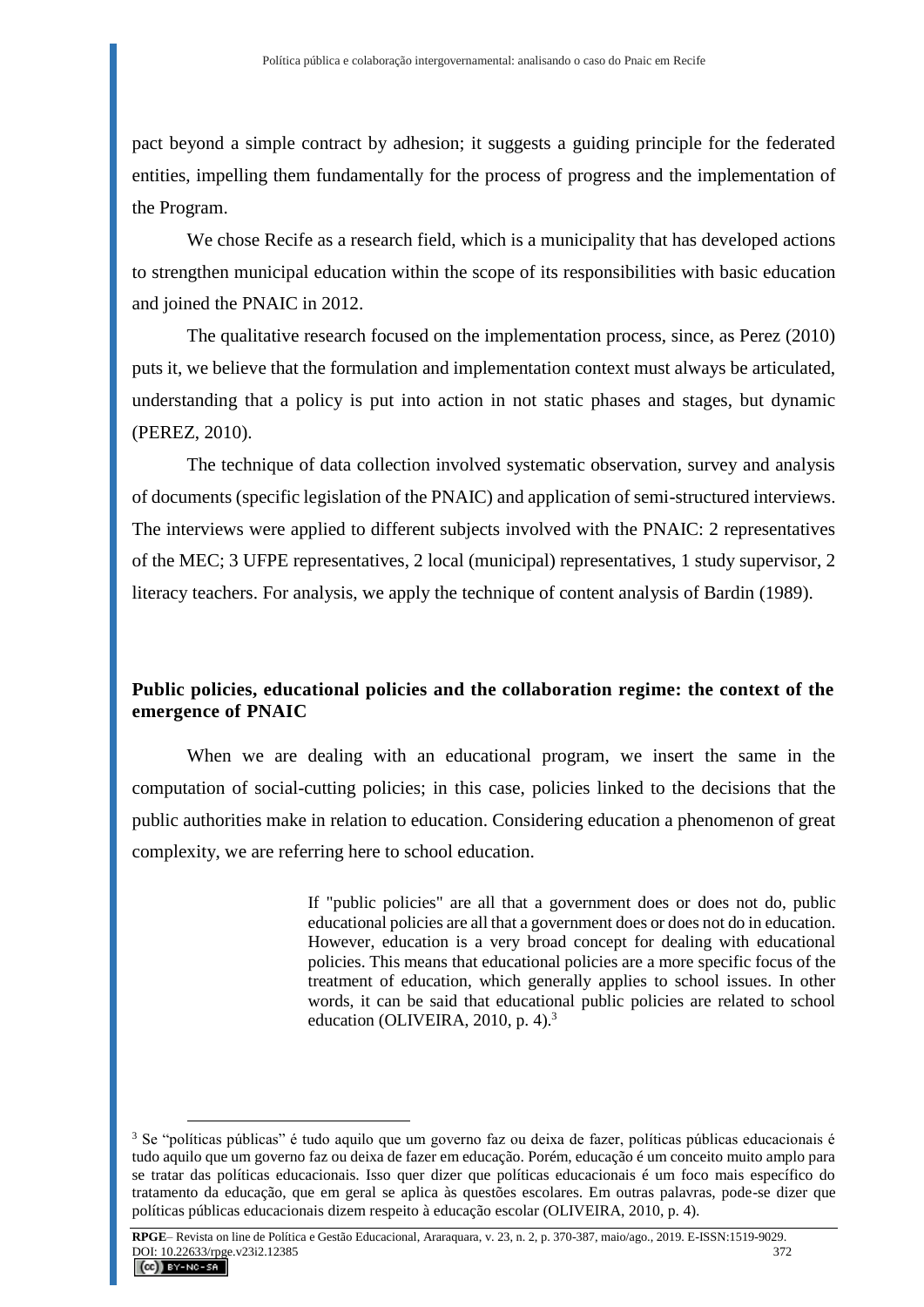Here, in Brazil, in order to understand and analyze educational policies, it is necessary to focus them in the scope of the federalist organization that marks our State. It is also from this perspective that we can understand the question of the collaboration regime. Concepts important for the analysis of our object of study. Federalism as a form of politicaladministrative organization can be applied in several ways. In our case, the Federal Constitution (CF, Portuguese initials) (1988) opted for the federalist model of cooperation, which:

> It seeks a balance of power between the Union and the member states, establishing a bond of collaboration in the distribution of multiple competencies through activities planned and articulated with each other, aiming at common ends. This political federalism is the legal record of our current constitution (CUNHA; COSTA; ARAÚJO, 2010, p.18).<sup>4</sup>

As can be pointed out, in Brazil, the federalist regime is the cooperative, given Article 23 of the CF (1988), which in the single paragraph defines: "Complementary laws will establish rules for cooperation between the Union and the States, the Federal District and the Municipalities, with a view to the balance of development and well-being at the national level." Regarding education policies, this federalist model implies responsibilities of each federated entity for levels and stages of teaching and the need for cooperation to offer them. Since basic education will be covered by states and municipalities, with the collaboration and complementarity of the Union when necessary. The Law of Guidelines and Bases of Education, nº 9.394, in Art. 11, item V, municipalities should offer early childhood education and, with priority, Elementary Education. "Provide early childhood education in kindergartens and preschools, and, with priority, primary education" (BRASIL, 1996).

It is seen that, although municipalities have recently been incorporated as entities and have lower revenues, they have been absorbing students from all elementary schools since the municipalization process. As well discussed in Cunha, Costa e Araújo (2010, p. 19), after 1988, "important tasks, previously assumed by the Union or by the State, became the responsibility of the municipality", which generated major challenges for these federated entities.

It should be emphasized that Brazilian federalism maintains close relations with local power, allowing a prominence of the various municipalities, since, in principle, these enjoy autonomy (ANDRADE; GOMES, 2012). In this perspective, it starts from a systemic

<sup>4</sup> Busca um equilíbrio de poderes entre a União e os Estados membros, estabelecendo laço de colaboração na distribuição das múltiplas competências por meio de atividades planejadas e articuladas entre si, objetivando fins comuns. Esse federalismo político é o registro jurídico de nossa atual constituição (CUNHA; COSTA; ARAÚJO, 2010, p. 18).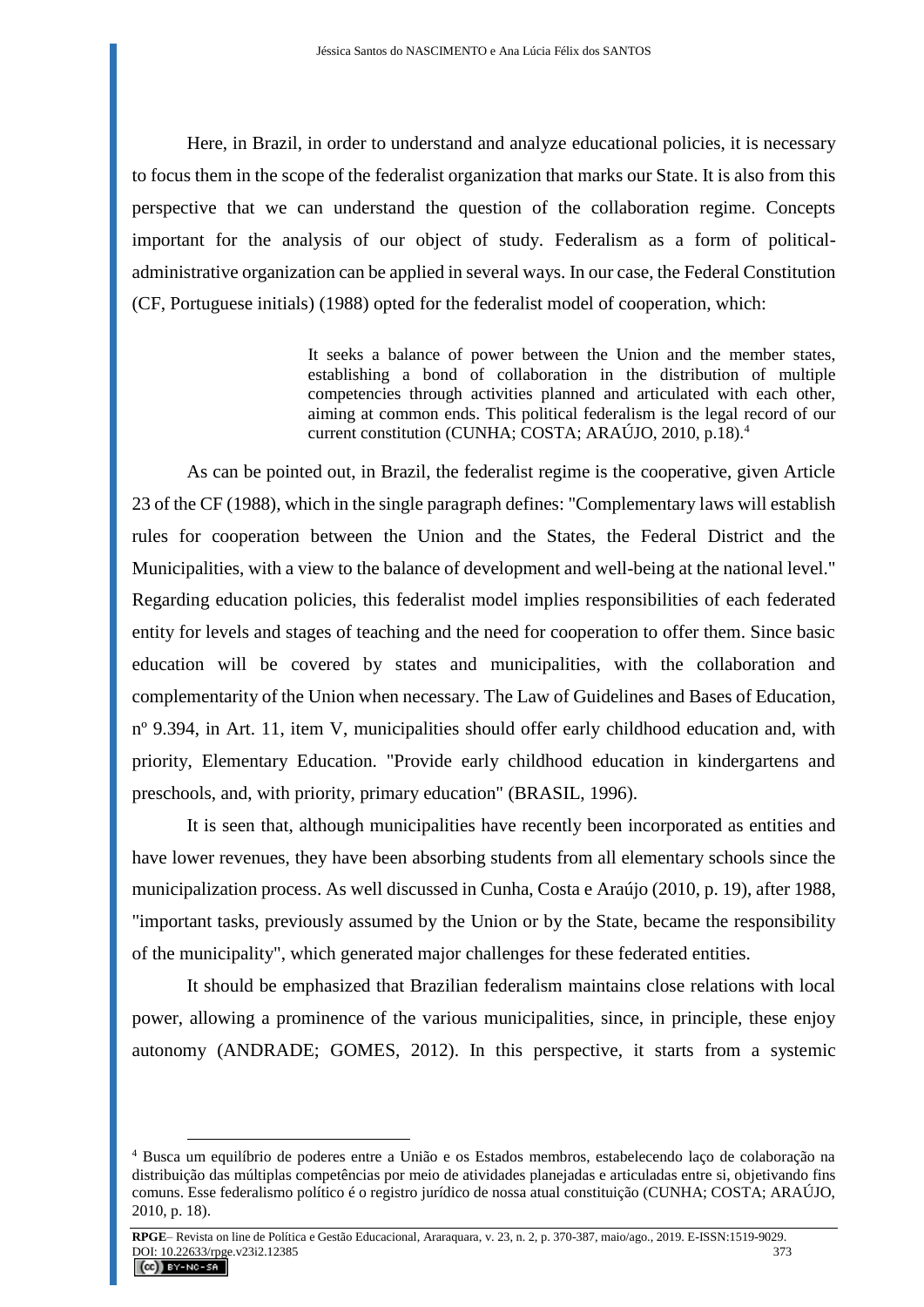management concept, in which there is a proposal of unity within this new federalism, always needing the strengthening of the collaboration regime, which, for Andrade (2013, p. 02).

> Established co-responsibility between States, Municipalities and Union, what is verified is the lack of definition of what is the responsibility of each authority, especially when it refers to the constitution of instruments that explain the specific roles of each administrative sphere, as well as the actions that will be agreed between the education systems in order to reach the attendance of all basic education at the municipal level.<sup>5</sup>

It is in this federated context that the Union has exercised its function of establishing and coordinating educational policies to improve the quality of education in all areas of our education. Thus, the PNAIC appears in this scenario, with actions involving states and municipalities, since the latter have direct responsibility for the offer of Elementary School.

When establishing the PNAIC, the MEC refers to Decree No. 6,094, of April 24, 2007, which ensures the "implementation of the Plan of Commitment All for Education, by the Federal Government, in collaboration with Municipalities, Federal District and States", revealing coordinated actions in a broader plan with regard to improving the quality of education and collaborative actions among federated entities. Thus, our investigation starts from the idea of the commitment and collaboration between the federated entities provided for in the Ordinance, and this implies the relevance of this research in the local context, specifically focusing on the implementation of this program in a municipality.

Discussing policies in their relations with municipalities is also to highlight the issue of local power and the debate on the participation of minority groups in political and social issues. Local power can be understood as the capacity for organized reaction of the members of a local, neighborhood, community or municipality, united by a sense of belonging and of identity recognition, in the face of tendencies of imperative deliberations originating from more centralizing powers. As this group of local power is recognized, it is able to provoke the admission of its specificities as an important element in the formulation of public policies (SANTOS, 2002; DOWBOR, 2008).

This means spaces increasingly permeated by democratic participatory expressions deciding on the course of the lives of the individuals belonging to these spaces, which also strengthens democratic principles of insertion of different individuals in the decision of local

<sup>5</sup> Estabelecida a corresponsabilidade entre Estados, Municípios e União, o que se constata é a indefinição do que cabe a cada instância de poder, sobretudo quando se refere à constituição de instrumentos que explicitem os papéis específicos de cada esfera administrativa, assim como as ações que serão pactuadas entre os sistemas de educação com o fim de atingir o atendimento de toda a educação básica no âmbito municipal.

**RPGE**– Revista on line de Política e Gestão Educacional, Araraquara, v. 23, n. 2, p. 370-387, maio/ago., 2019. E-ISSN:1519-9029. DOI: 10.22633/rpge.v23i2.12385 374  $(Cc)$  BY-NC-SA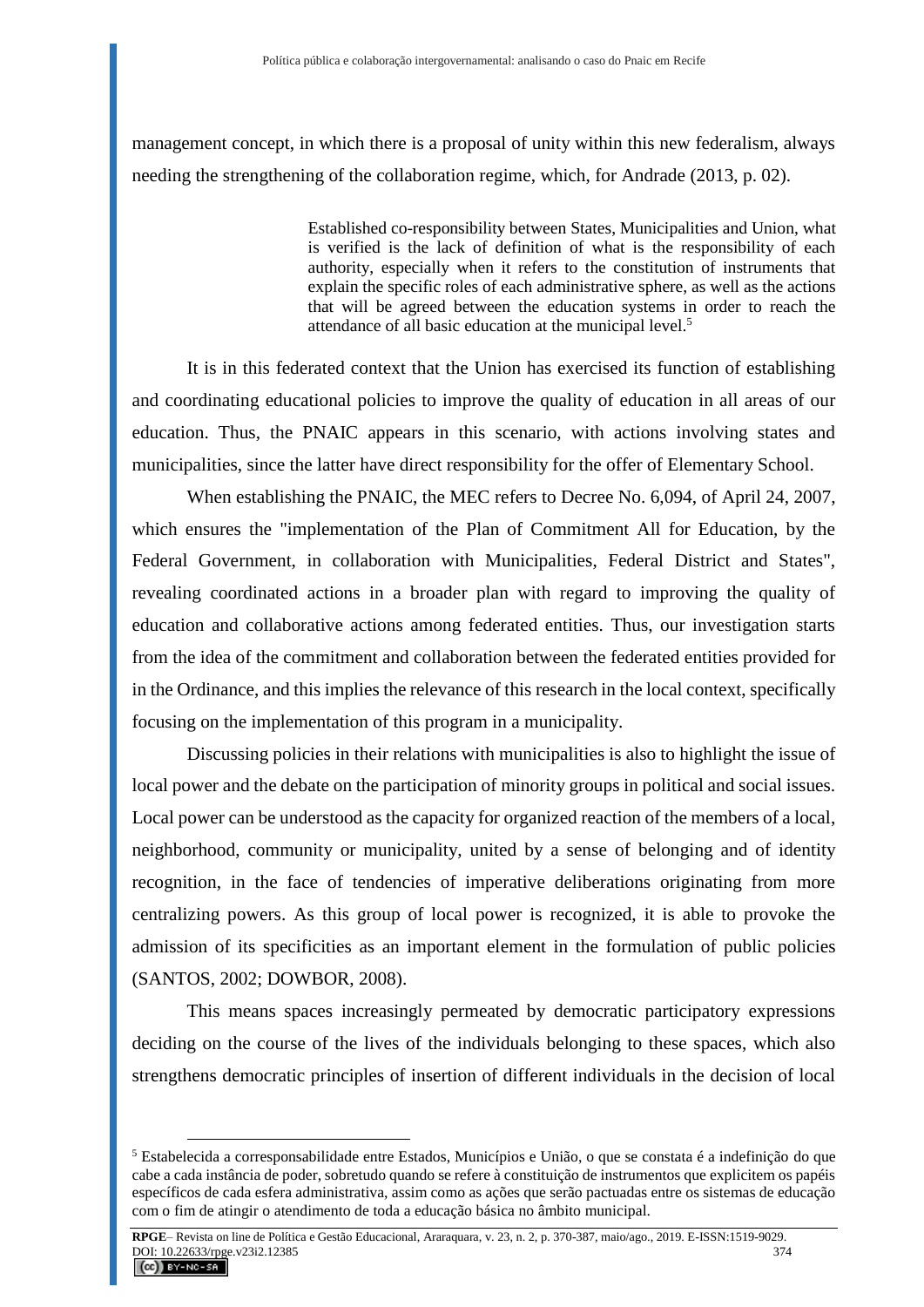politics. Thus, it is possible to seek to analyze the extent to which local power has intervened in national-level policies.

The relevance of the discussion on the site also emerges amid the debate about the processes of globalization. For Santos (2002, p. 75), when it comes to globalization, it is expected that the local will occur through "counter-hegemonic transformation, which consists in the construction of emancipatory multiculturalism, that is, in the democratic construction of rules of reciprocal recognition between identities and between different cultures". It can be seen that, when this author refers to globalization, he also emphasizes, by contrast, the appreciation of the set of symbols of local individuals marked by a common sense of belonging.

In our investigation, we take into account the particularities of local power discussed above, but we also reinforce that "[...] it is therefore a municipal effort on itself" (DOWBOR, 2008, p. 80). It is in this context that we chose to carry out this research, taking as empirical field the city of Recife, a northeastern capital city. It is our intention to investigate the relationship between the regime of collaboration and the prerogatives of local power for the success of a nationally developed policy.

### **PNAIC: a policy in need of collaboration**

It is in the context of collaborative actions in the federal state that the federal government creates the National Program for Literacy in the Right Age (PNAIC), a program to be executed based on a formal commitment assumed by federal entities (Federal Government, Federal District, states and municipalities).

It is constituted by a training network whose ultimate objective consists in the formation of literacy teachers of the agreed networks. Its actions are divided into four axes: On-site continuing education for literacy teachers and their study counselors; Didactic materials, literary works, pedagogical support works, games and educational technologies; Systematic evaluations; Management, mobilization and social control.

The first axis is the main one: Continued classroom training for literacy teachers and their study counselors. The literacy teachers attend a face-to-face course conducted by study counselors. This course lasts 2 years, with a workload of 120 hours per year. Based on the *Pró-Letramento* (Pro-literacy) program, its methodology proposes studies and practical activities. The training of study supervisors would correspond to 25 (twenty-five) individuals, up to 34 (thirty-four), attended by a Higher Education Institution (IES, Portuguese initials); each class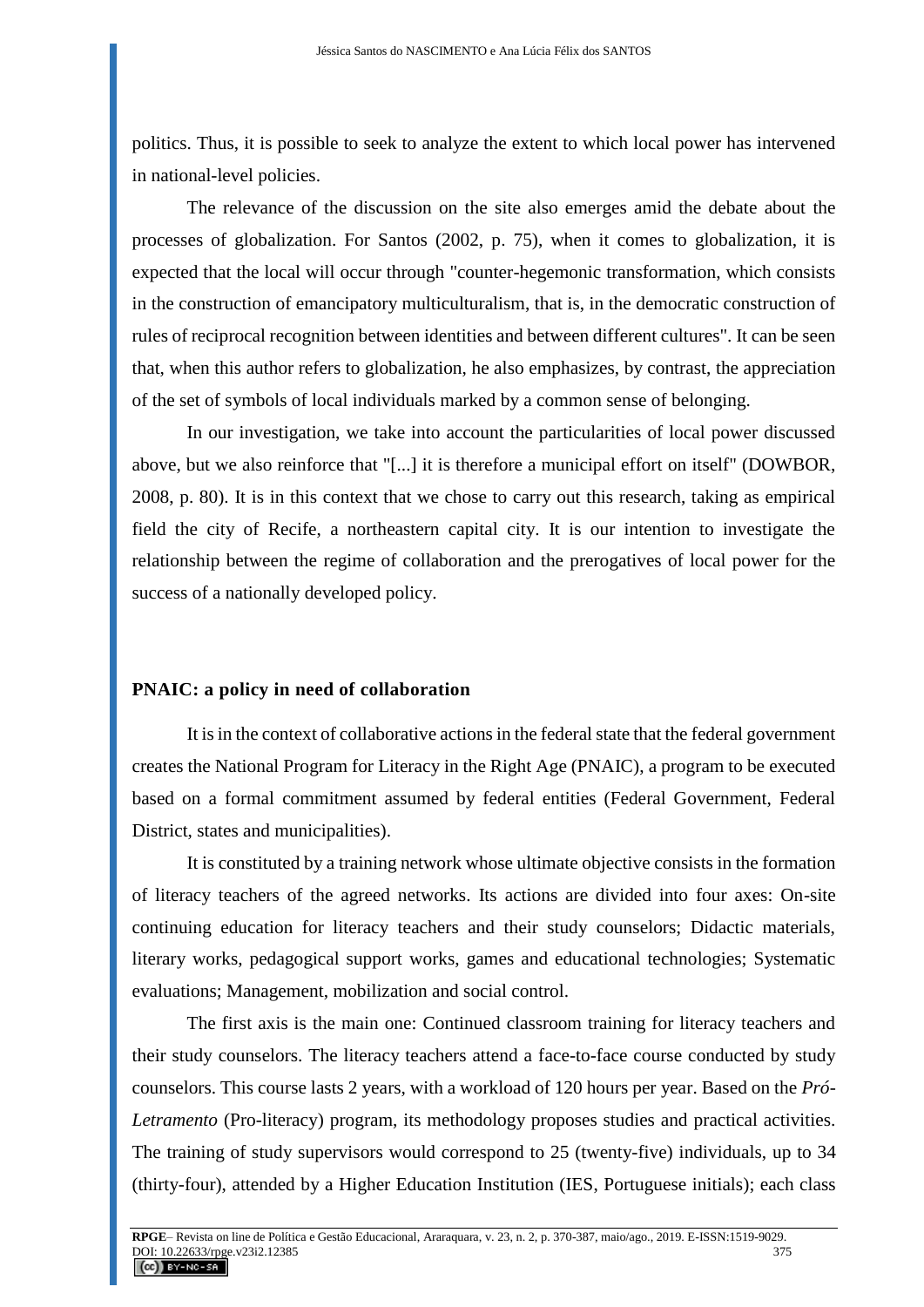of study counselors would contain a trainer, tasked with training the trainees. It is still important to highlight the role of IES in this training process. According to Administrative Rule 867, of July 2012, Art. 12, mainly, it will be up to the IES: "I - to carry out the academic and pedagogical management of the training course" (BRASIL, 2012b).

In the area of didactic materials, literary works, pedagogical support works, educational games and technologies, the MEC distributes the didactic materials for the literacy teacher training and sends materials to the schools that are involved. The materials are: Textbooks (delivered by the National Textbook Program (PNLD, Portuguese initials)) and their teacher manuals; Pedagogical works complementary to didactic books and collections of dictionaries of Portuguese Language (also distributed by PNLD); Educational games to support literacy; Works of reference, literature and research (delivered by the National Library of the School Program (PNBE, Portuguese initials)); Works of pedagogical support to teachers; Games and software to support literacy.

The evaluation axis of the PNAIC has a reference in *Provinha Brasil*, applied at the beginning and end of the second year and in the third year; completing the Literacy Cycle, the MEC instituted the National Literacy Assessment (ANA, Portuguese initials). This was to produce indicators that contributed to the literacy process in Brazilian public schools.

The Management, mobilization and social control Axis has the following organization: a National Steering Committee and an Institutional Coordination in each state and in the Federal District, composed of several entities, with strategic attributions and mobilization around the objectives of the Pact; a State Coordination, responsible for the implementation and monitoring of the actions in its network and for the support to the implementation in the municipalities; and a Municipal Coordination, responsible for the implementation and monitoring of actions in its network.

Let's take a look at the responsibilities of the Union and the municipalities in the implementation of the PNAIC with regard to teacher training and teaching materials (BRASIL, 2012b):

#### Article 11. The MEC shall:

[...] IV - promote, in partnership with Higher Education Institutions (IES), the training of study leaders and literacy teachers in educational networks that adhere to the Pact actions; V - grant scholarships to encourage the participation of study counselors and literacy teachers in training activities in educational networks that adhere to the actions of the Covenant; VI - provide the teaching and literary materials, games and technologies provided for in articles 6º, 7º and 8º of this Ordinance, in educational networks that adhere to the actions of the Pact; VII - promote mobilization and management actions. Art. 14. It will be the responsibility of the Municipalities: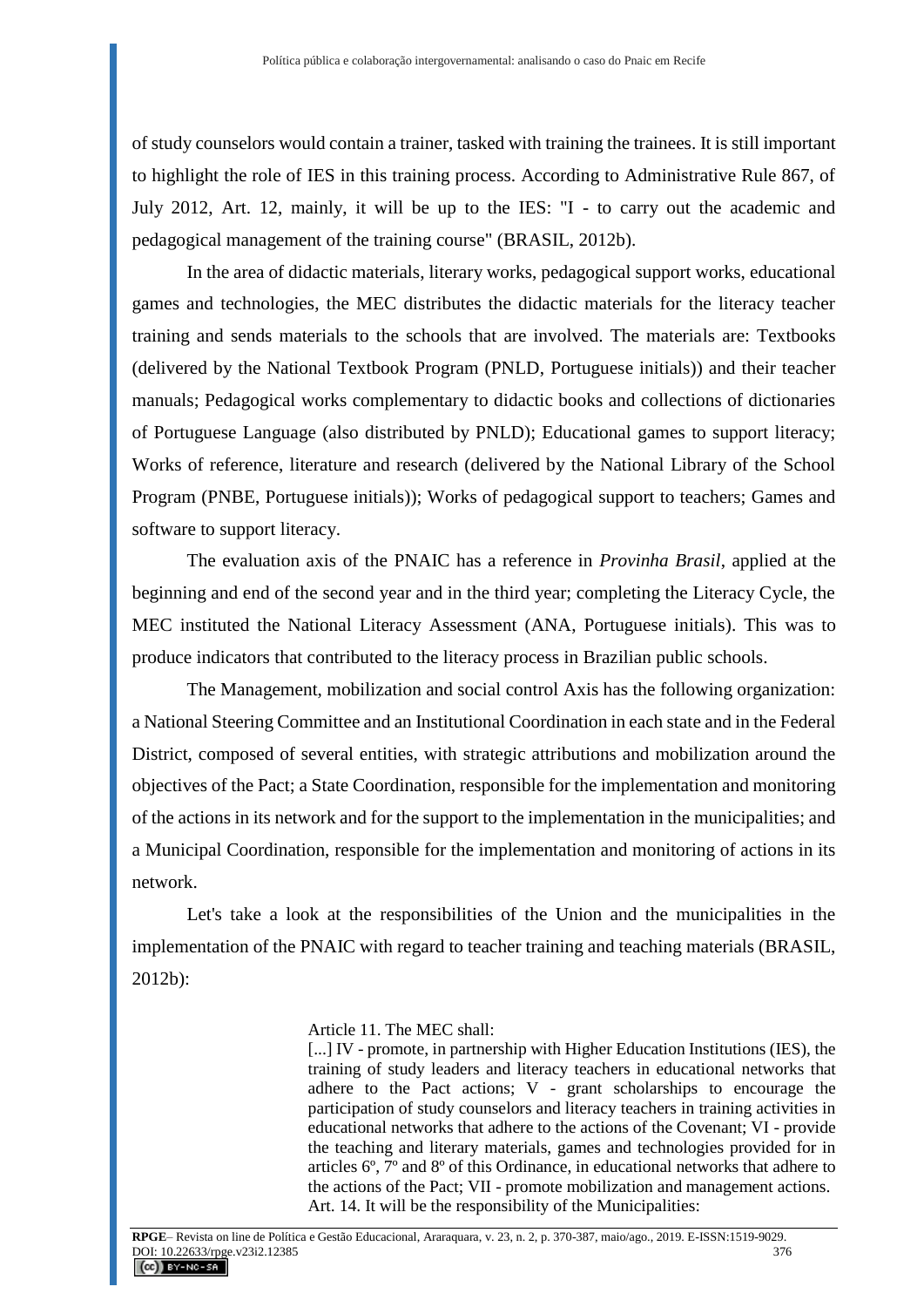[...] IV - to manage and monitor the implementation of the Pact actions in its network; V - designate coordinator(s) to dedicate themselves to the actions of the Pact and allocate necessary staff for its management, including in its regional units, if any; VI - indicate the study guides of their educational network and pay for their travel and lodging for the training events; VII - to promote and guarantee the participation of the literacy teachers of its educational network in the training activities, without prejudice to the classroom timetable, financing the displacement and lodging, whenever necessary; VIII - to monitor, in collaboration with the MEC, the application of *Provinha Brasil* and the external evaluation, delivery and use of the literacy support materials provided for in this Ordinance; IX - provide technical assistance to schools with greater difficulties in implementing the Pact's actions and in achieving positive literacy outcomes [...].<sup>6</sup>

The actions developed by PNAIC are based on a decisive commitment to children's literacy, which reverberates in the democratization of quality education in our country. The PNAIC proposal was presented to the states and municipalities and its elaboration was compared to the Literacy Program in the Right Age (Paic, Portuguese initials) of Ceará (SANTOS, 2015), considered one of the influences for the emergence of the Pact beyond *Pró-Letramento*. Santos (2015) presents a strangeness regarding the lack of clarity of this relation in the origin of the PNAIC. In fact, the author reiterates "the strangeness caused to her by the absence of such reference in the documents, as well as the need to investigate the reason for this lack" (ibid., 61).

The decision by the PNAIC as a new program was followed by an awareness-raising process for states and municipalities to better understand the proposal and subsequently the opening of the SisPacto<sup>7</sup>:

> After this awareness, we opened a system, which was the SisPacto. It was a job to build because we had, let's put it that way, to be able to aggregate the

<sup>6</sup> Art. 11. Caberá ao MEC:

<sup>[...]</sup> IV - promover, em parceria com as Instituições de Ensino Superior (IES), a formação dos orientadores de estudo e dos professores alfabetizadores nas redes de ensino que aderirem às ações do Pacto; V - conceder bolsas de apoio para incentivar a participação dos orientadores de estudo e dos professores alfabetizadores nas atividades de formação nas redes de ensino que aderirem às ações do Pacto; VI - fornecer os materiais didáticos, literários, jogos e tecnologias previstos nos artigos 6º, 7 º e 8º desta Portaria, nas redes de ensino que aderirem às ações do Pacto; VII - fomentar as ações de mobilização e de gestão.

Art. 14. Caberá aos Municípios:

<sup>[...]</sup> IV - gerenciar e monitorar a implementação das ações do Pacto em sua rede; V - designar coordenador(es) para se dedicar(em) às ações do Pacto e alocar equipe necessária para a sua gestão, inclusive em suas unidades regionais, se houver; VI - indicar os orientadores de estudo de sua rede de ensino e custear o seu deslocamento e a sua hospedagem para os eventos de formação; VII - fomentar e garantir a participação dos professores alfabetizadores de sua rede de ensino nas atividades de formação, sem prejuízo da carga-horária em sala de aula, custeando o deslocamento e a hospedagem, sempre que necessário; VIII - monitorar, em colaboração com o MEC, a aplicação da Provinha Brasil e da avaliação externa, a entrega e o uso dos materiais de apoio à alfabetização previstos nesta Portaria; IX - disponibilizar assistência técnica às escolas com maiores dificuldades na implementação das ações do Pacto e na obtenção de resultados positivos de alfabetização [...].

 $7$  The SisPacto is the monitoring system of the National Pact for Literacy in the Right Age made available in Simec. Avaible at: http://simec.mec.gov.br.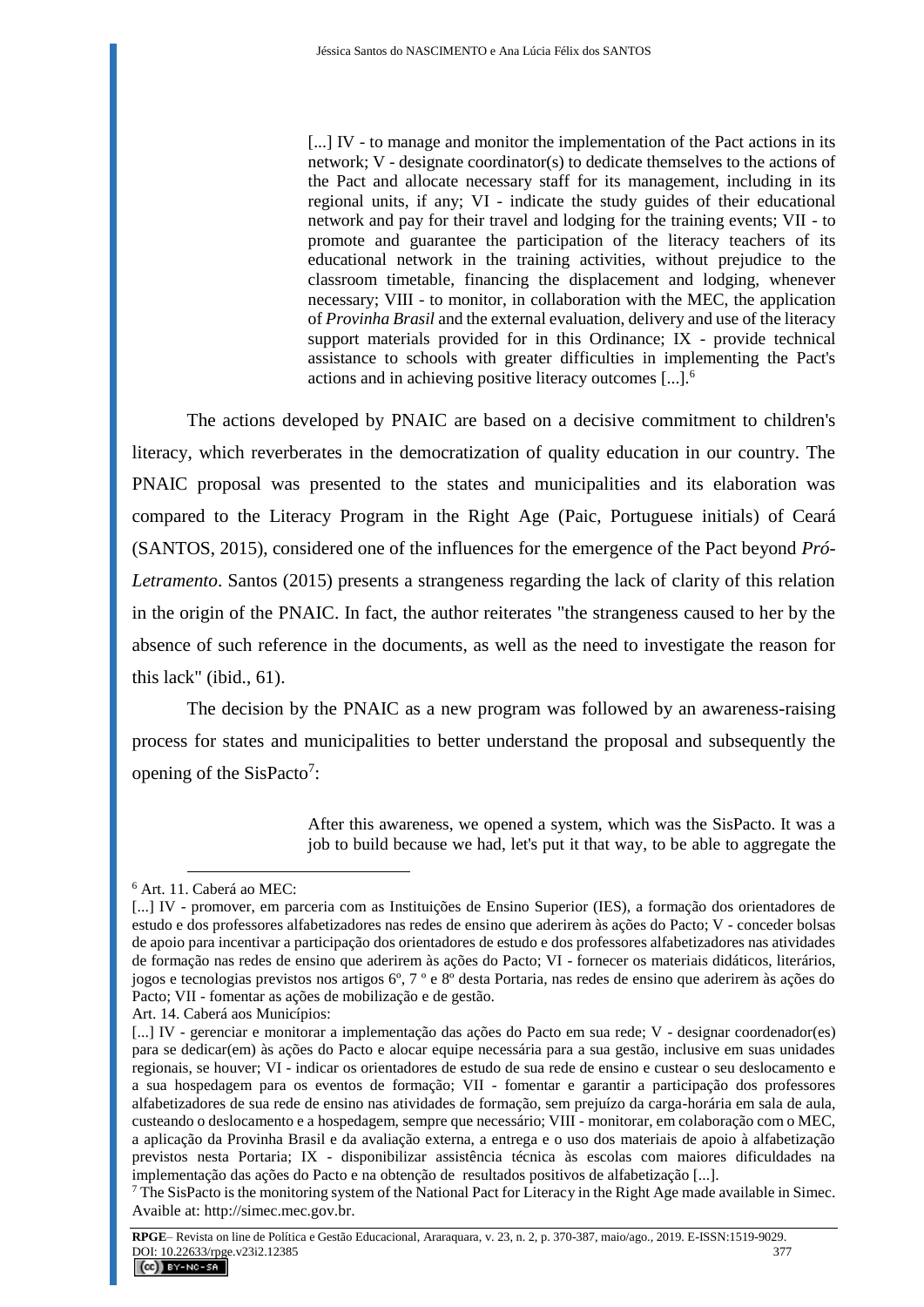municipalities, they recognize, by the time they enter, that they have joined the program. So as the municipality joined, it was assuming the responsibilities (Representative of MEC 1).<sup>8</sup>

In addition to the articulation between entities, still in the first contacts with states and municipalities, we verified that there was a relevant partnership, with the National Council of Secretaries of Education (Censed, Portuguese initials) and with the National Union of Municipal Education Leaders (Undime, Portuguese initials), in the course as an important element for the Representative of the MEC and also for the Representative of the university:

> We invited Undimes and municipal secretaries, so we started with a meeting with them, so we articulated what the needs were. At the same time, we had a Covenant Steering Committee, which was composed of the Undime representative, the representative of the Education Secretariat, the general and adjunct coordinators of the PNAIC (Representative of the UFPE 2).<sup>9</sup>

These fragments are interesting because they announce the kind of linkage between the PNAIC technical staff at the national level, the IFES and social entities. According to the proposal of cooperation agreement, this partnership with social entities should reach the states and municipalities, given the Art. 10 of Ordinance No. 867, in which "UNDIME should value mobilization and the proposal of solutions for strategic issues, within the state "(BRASIL, 2012b). After this broad discussion about the origin of PNAIC, we will focus on its implementation in Recife.

# **PNAIC in Recife: analyzing an experience**

 $\overline{a}$ 

To situate the reader, we started by bringing some data from the municipality of Recife. The municipality has 320 teaching units, which serve about 90 thousand students. There are 232 elementary schools - of which five offer full-time education -, 53 nurseries and 21 nurseries school, as well as 14 units of Technology in Education (Utecs, Portuguese initials), distributed by the 6 Political-Administrative Regions (RPA, Portuguese initials), which account for 94

<sup>8</sup> Depois dessa sensibilização, a gente abriu um sistema, que foi o SisPacto. Foi um trabalho construir porque tinha, vamos dizer assim, de ser capaz de agregar os municípios, eles se reconhecerem, na hora que eles entrarem, que aderiram o programa. Então na medida em que o município aderiu, estava assumindo as responsabilidades (Representante do MEC 1).

<sup>9</sup> A gente convidava Undimes e secretarias municipais, então a gente começava com uma reunião com elas, então aí nós articulávamos quais eram as necessidades. [...] paralelamente a isso, a gente tinha um Comitê Gestor do Pacto, que era formado pela representante da Undime, pela representante da Secretaria de Educação, pelas coordenações geral e adjuntas do Pnaic Representante da UFPE 2).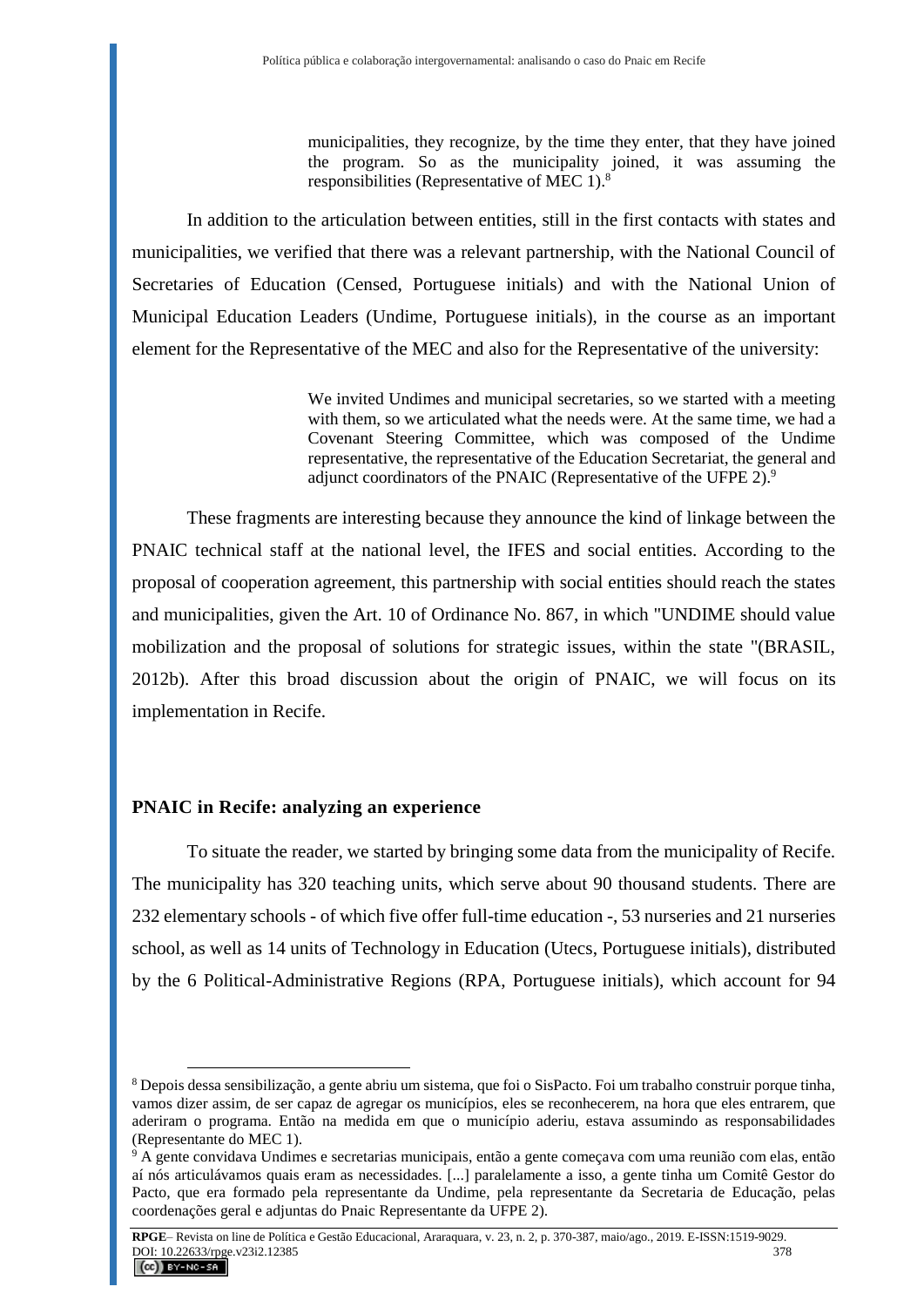neighborhoods in the city<sup>10</sup>. The capital of Pernambuco also counts on the provision of vocational education and Youth and Adult Education (EJA, Portuguese initials).

Recife joined the PNAIC in 2012 and its concerns about children's literacy are also recorded in other documents that reveal the municipality's commitment to this issue. The Recife Municipal Education Plan (Pmer, Portuguese initials), which runs from 2015 to 2025, is an example of this commitment. Composed of 20 goals, the plan "deals with the whole of education, [...] expressing an educational policy at all levels, as well as the stages and modalities of education and teaching" (RECIFE, 2015, p. 19).

Among its goals, we explain two that approach the literacy debate for children up to 8 years of age. Goal 2 specifically addresses primary school attendance and aligns with PNAIC objectives in that it proposes goals for children's literacy and efforts for students to complete this stage of schooling.

We also have at Goal 5, "Alphabetize all children up to the end of the 3rd year of elementary education", which is identical to PNE's goal 5 (2014-2024) and closely related to the objectives of the PNAIC, thus indicating that, according to the goals contained in the Pmer's planning, the municipal network remains in tune with national goals and aligns itself in the search for a solution to educational problems.

There are also in the Pmer the indication of projects and programs that are destined to the area of reading, writing and mathematics and to literacy in general, such as the Recife Literacy Program (Proler/2014, Portuguese initials); School Flow Correction (2015); Extended learning journey (1995); In the waves of reading (2015); *Qualiescola* I and II (2006) and Life Lesson Program/EJA (2009). Thus, in addition to joining the PNAIC, the municipality has revealed, as proposed in this Plan, a concern with actions that seek to advance the literacy processes of children and young people. That is, the municipal policy walks in articulation with the policy proposed by the Union, as the municipality covers a set of projects and programs as above highlighted.

Thus, in the continuity, we seek to differentiate and clarify the consolidation of partnerships and collaborations in the PNAIC, considering, as Raic (2009, p. 92) explains, that "official documents do not bring into their text how this collaboration should happen" and that their respective regulations. In this case, the question is: what is meant by a collaboration regime? How does this process happen in practice?

<sup>10</sup> Avaible at: http://www.portaldaeducacao.recife.pe.gov.br/.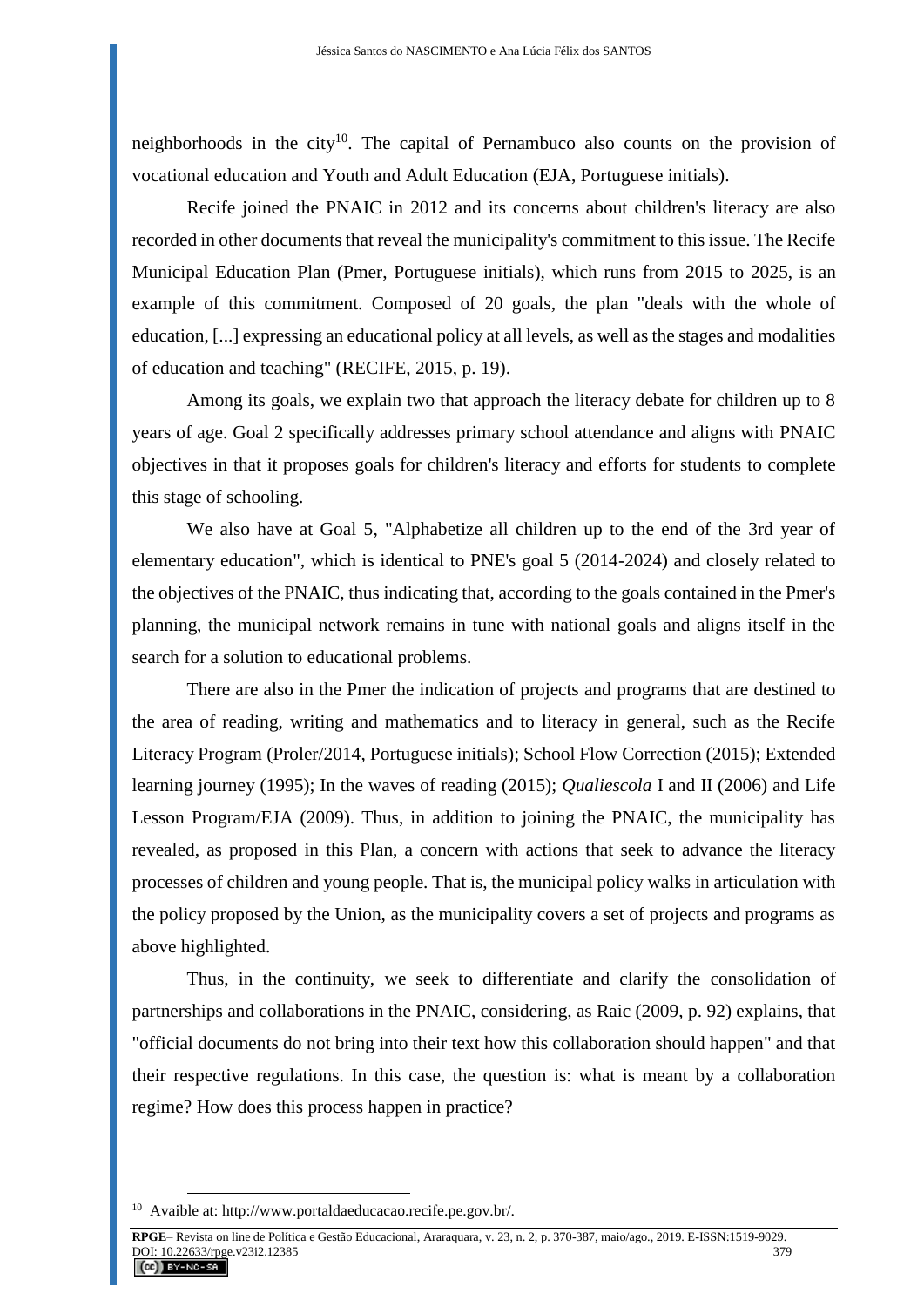As we have already pointed out, the main line of action of the Pact is the process of teacher training. The municipality adheres and initiates the process of organization and insertion of the literacy teachers and organizes the operational definition to make the formative process viable.

One of the main obligations of municipalities and states, also described in Articles 13 and 14, of Administrative Rule 867/2012, is to ensure the participation of literacy teachers in the formations, "Fostering and ensuring the participation of literacy teachers in their education network in the activities of training, [...] costing the displacement and lodging, whenever necessary "(BRASIL, 2012b). The Local Representative, on the choice of the training day, informs that:

> He had another way, but the MEC itself, in the first lectures he was giving, signaled to Saturday, not to compromise the school day. Of course, the network could have embraced and said: no, I will do according to my reality, it would have this autonomy, but 2013 was a very atypical year, is not it? It was a year of change of management, it was a political year, the membership adhesion was in 2012, in 2013 we were with a new management in the network, understood? It was a very troubled year (Local Representative 1).<sup>11</sup>

As we have seen, it was not an idealization of the municipality of Recife that the formations were on Saturdays; occurred through MEC guidelines. This orientation given by the MEC facilitated at the national level for the municipalities and states in relation to the need to fill the absence of literacy teachers in the classroom, due to the obligation of students' school days. However, this strategy sacrifices part of the weekly rest time of literacy teachers and study counselors.

Continuing education, compulsory for the first cycle of literacy and outside working hours, on Saturdays, is a government strategy to reduce costs in hiring substitute teachers. Mainly because the participating teachers receive scholarships. Which somehow ends up pushing teachers to align themselves with this kind of policy. The municipality's arguments were restricted to the obligation of the literacy teacher to attend on Saturdays (since there were scholarships) and the administrative difficulty of replacing all classroom teachers if the training took place during school hours. Let's look at the repercussions on this:

 $11$  Tinha de outro jeito, mas o próprio MEC, nas primeiras palestras que ele foi dando, ele sinalizou para o sábado, para não comprometer o dia letivo. É claro que a rede poderia ter abraçado e ter dito: não, eu vou fazer de acordo com minha realidade, ele teria essa autonomia, mas 2013 foi um ano muito atípico, não é? Foi um ano de mudança de gestão, foi um ano político, de adesão, a adesão foi em 2012, em 2013 a gente estava com uma nova gestão na rede, entendeu? Foi um ano bem conturbado (Representante local 1).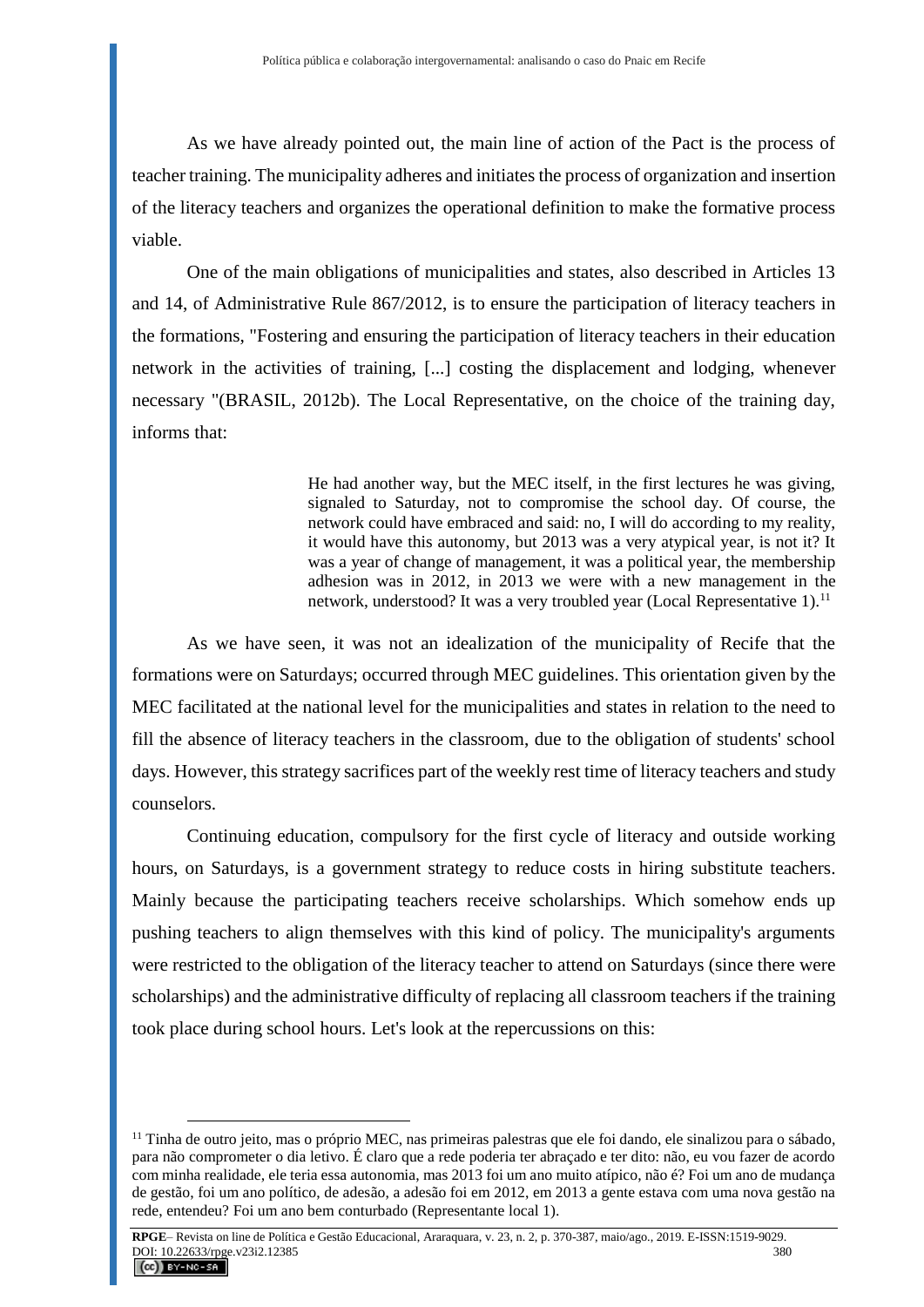In fact, the great problem of the PNAIC was [to be] on Saturdays, in spite of being remunerated, the remuneration did not weigh as much as the day of Saturday, there were people who left because of this (Advisor of studies).

They said because it was a project you are getting a scholarship, and then if you take all the teachers out of class you have to have a very large demand of teachers to replace, you know? However, if it is taken to the pedagogical side, the teacher is doing something that will improve the classroom (Literacy teacher  $2$ ).<sup>12</sup>

The choice of the training day weighed on the teachers in the years after 2013 regarding the permanence in the PNAIC, as well explained the Study Advisor of Recife that was in the Program at the time of the research. Here we see a kind of hindrance that is common in continuing education programs. Municipal governments are not always able to solve the issue of leaving the classroom teacher in order to participate in the training moments. In these cases, the hardest part is for teachers who have to work on an extended working day on Saturdays. Extended time here is understood in the sense that the continued formation of the PNAIC is in function of the teaching activities.

Another interesting point of analysis in the PNAIC implementation process is linked to its larger goal, which reverberates on the school floor. Thus, by taking Administrative Rule no. 867/2012, in Article 10, item I, we note that the municipal coordination of the Program in Recife was entrusted with the "mobilization of the school community, the Education Councils and local society around the actions of the Pact" (BRASIL, 2012b). As can be seen, there is a need for mobilization of the community, that is, there is an incentive for a movement around this program in order to help put it into action in the school community.

In this sense, we understand that the actions of PNAIC, besides involving the members of the training chain, should propose "an articulation with all those involved in the school" (Representative of MEC 1). In an interview, this interviewee indicated precisely the destinies of the actions of the PNAIC: "the learning is there at the tip. When it comes to the point, one must understand that the right to learn until the age of eight is not only the responsibility of the teacher who is there, but of the school as a whole. Hence the need for broad involvement" (Representative of MEC 1). That is, it is in the school that the actions of the PNAIC materialize, that is where they must take shape. Thus, several elements are important to the success of these

<sup>&</sup>lt;sup>12</sup> Na verdade, o grande problema do Pnaic era [ser] aos sábados, apesar de ser remunerada, a remuneração não pesava tanto quanto o dia de sábado, teve gente que saiu por conta disso (Orientador de estudos).

Eles diziam porque como era um projeto que vocês estão recebendo uma bolsa, e aí se for tirar todos os professores de sala de aula vai ter que ter uma demanda muito grande de professores para substituir, entendeu? Só que, se for levado para o lado pedagógico, o professor tá fazendo algo que vai melhorar a sala de aula (Professora alfabetizadora 2).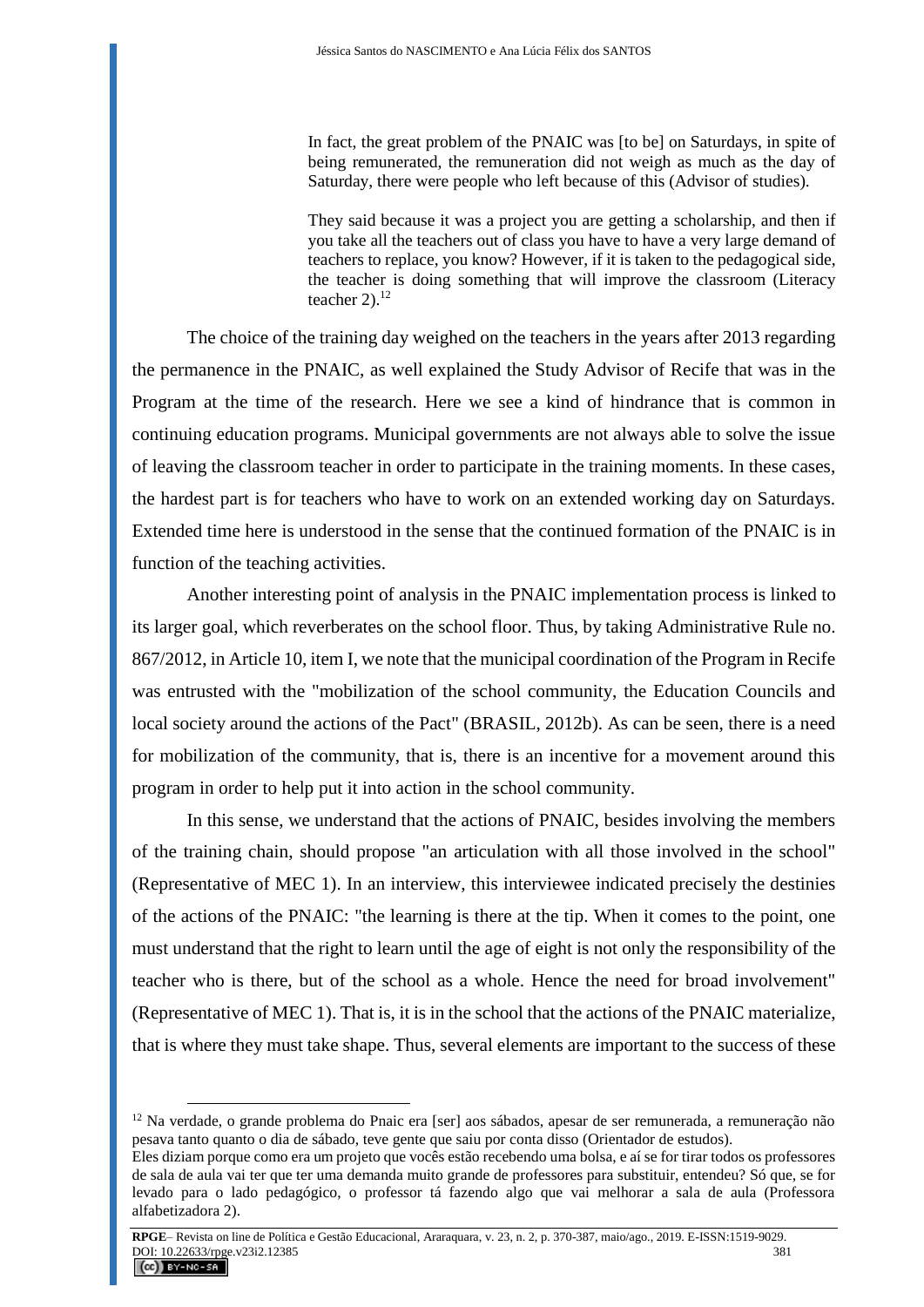actions. One of these is the responsibility of the MEC, in this process of agreement: the distribution of teaching materials. The standardization and proposal of this Program reveal the importance of the material, since there is a great articulation between the formative process, the activities developed in the classroom and the didactic material. Hence this is an element that can contribute to the success of PNAIC. This delivery process happened with some problems: "In the first year, only arrived later, we started without didactic material, right? I think at least in the first month, but then it came" (Literacy teacher 2).

Besides the MEC delays in sending the materials used by Recife's literacy teachers, there is also a record of misuse by the schools themselves. Reports that the material, when arriving at the schools, was organized in such a way that it prevented the teachers from using it, so it was often kept.

> It [the materials] arrived at the school storehouse, the sealed box of the literacy game, or the PNLD packets of beautiful, wonderful books in a closed box in the principal's office because she said she could not spoil it (Representative of  $MEC$  1).<sup>13</sup>

So, as can be seen in the testimony, there was little clarification on the part of some directors or lack of involvement of the school community in the process of implementing the Program. As is well known, in large schools, some of the teaching materials are organized and administered by school management, which until 2015 did not participate in PNAIC training. This lack of "partnership" between Recife's literacy teachers and school management in the administration of teaching materials is a reflection of the low involvement of the school community (including school administrators) in the conduct of PNAIC's actions.

> The [guiding] people worked by focusing on the teacher, we were not so focused on the school. [...]. The PNAIC did not design the school, designed those classes, it is very difficult to work like this [...]. It was not the whole school (Advisor of studies). $^{14}$

The focus of training actions, insofar as it focused on literacy teachers, favored this type of disarticulation between these and the other segments of the school community. In the case of Recife, this was evident, because, besides problems with the use of didactic material, there were also difficulties in the relations between school management, pedagogical coordination

<sup>&</sup>lt;sup>13</sup> Eles [os materiais] chegaram no almoxarifado da escola, a caixa lacrada do jogo de alfabetização, ou então os pacotes do PNLD de livros lindos, maravilhosos, numa caixa fechada na sala da diretora porque ela disse que não podia estragar (Representante do MEC 1).

<sup>&</sup>lt;sup>14</sup> A gente [orientador] trabalhava focando no professor, a gente não estava tão focado na escola. [...]. O Pnaic não projetou a escola, projetou aquelas turmas, é muito difícil trabalhar assim [...]. Não era a escola toda (Orientador de estudos).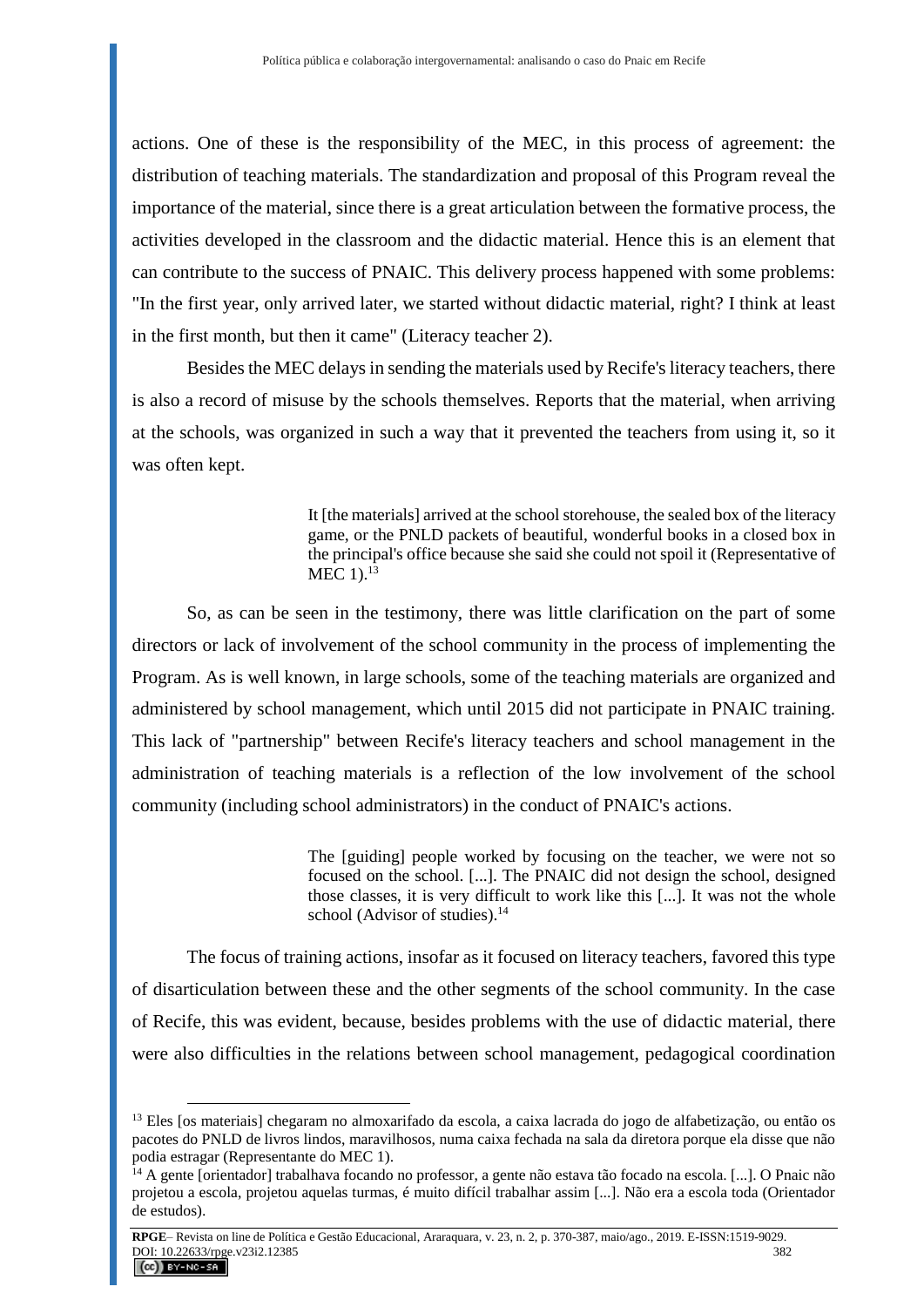and literacy teachers to exchange experiences about PNAIC in schools. Let's look at a statement: "If it is not the schoolmate to talk to, no one comes to look at our work. If the teacher does not put himself, how do the school staff learn about this PNAIC? How to enjoy the content itself?" (Literacy teacher 1).

One important element that the MEC suggested to assist in the development of PNAIC's actions in schools was the Literacy Center, but this strategy was not structured in schools.

A literacy teacher reports on the follow-up of PNAIC coordination in schools: "No [on school visits], we have an inspection, a pedagogical technique, but that deals with the pedagogical issues of the network itself, nothing to do with the PNAIC" (Literacy teacher 2). In this way, we verified that the movement within the schools was marked by some disarticulation and little interaction among the members of the school community, in addition to little interaction between the local coordination of the PNAIC in Recife and the school community.

And how did the local team monitor the implementation of PNAIC in Recife? "Had the training, right? We had the frequency that we followed and had the follow-up of the work of the advisor, [already] that the advisor was charging the teacher, right?" (Local Representative 1).

If the school is understood as the place of implementation of public policy or "as an administrative unit that has to put into action policies at the level of central power" (AZEVEDO, 2002, p. 56), monitoring - that was foreseen for PNAIC, but it was absent - may reveal the difficulties of implementing a major program such as the one we are analyzing, due to the lack of closeness between the central power proposal and the application in the local area. That is, in the documents and guidelines of the MEC for the implementation of PNAIC, we found several elements that aimed at the success of the actions, but not always happens as expected. There is a movement between the proposed and the executed, proper of the actions that involve different administrative instances and that require different levels of collaboration.

In the process of collaboration, municipal responsibility was linked to the provision of conditions for the implementation of the training process and conditions for its teachers to participate in the training. Thus, the Department of Education was responsible for the displacement, feeding and accommodation of literacy teachers and study counselors in the training places.

Some of the obligations of the MEC included the provision of scholarships, through Resolution nº 4, of March 27, 2013, Art. 7, item I, item f: "Grant scholarships and research funds to trainers, supervisors and coordinators of the Continuing Education of Literacy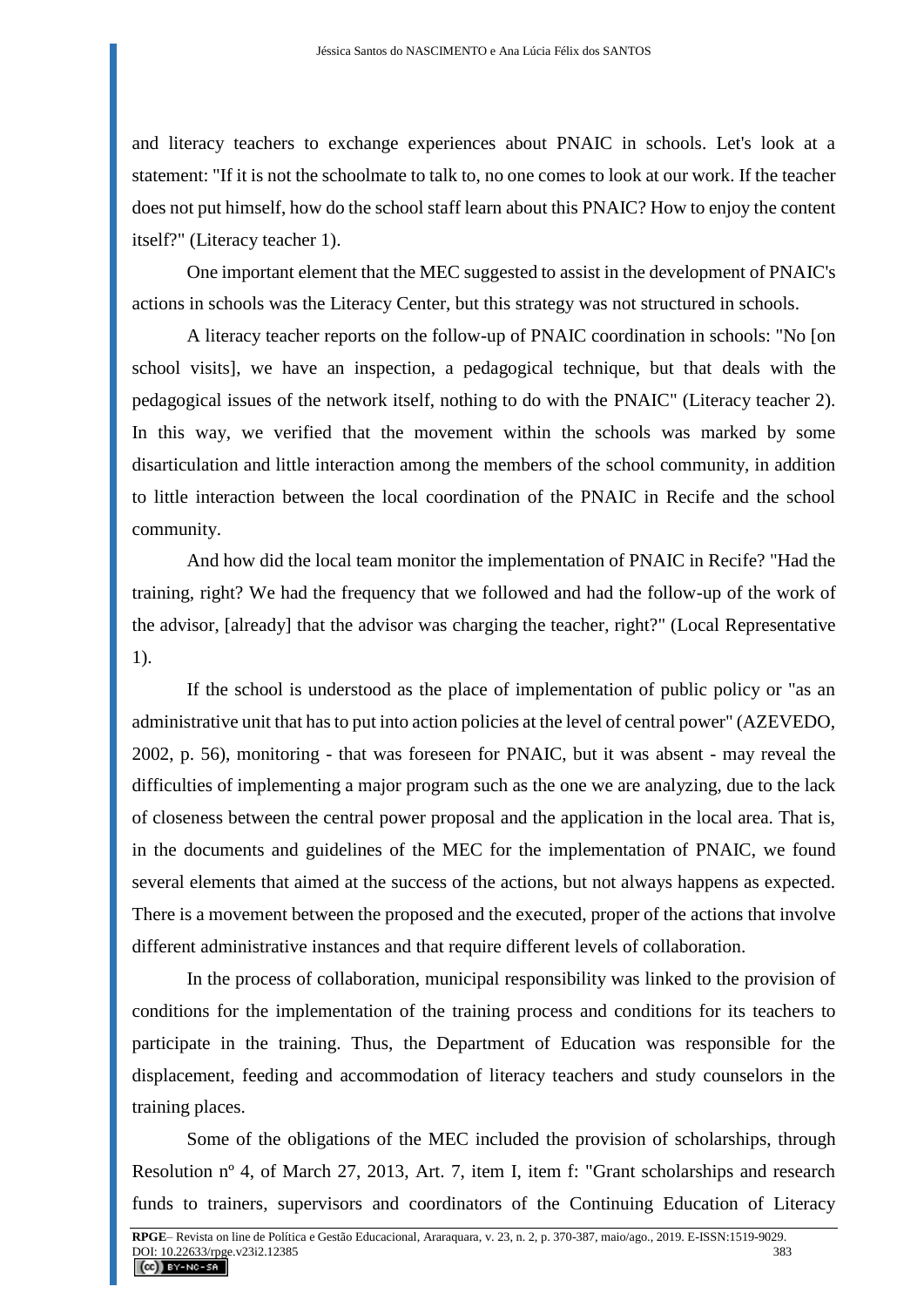Teachers at IES". Through the National Fund for the Development of Education (FNDE, Portuguese initials), resources were released and intended for scholarship payments to teachers and study counselors. At the same time, the MEC instituted a process of monitoring via SisPacto that allowed, among other issues, to release the payment of the grants:

> For us to receive the monthly support, we had to send everything she asked us for. And then, I think it is one of the great impasses (Teacher literacy 1).

> These scholarships have a deadline to be released into the system. Do not necessarily reach the bank. So, when you meet these deadlines, what happens sometimes creates a longer term from one person to another: the deadline for release of scholarships has passed, and the person has delivered the activities late. Then she will have the scholarship release delayed (Representative of  $MEC$  2).<sup>15</sup>

The scholarships, considered as aid, were translated into implementation as regulatory objects to fulfill the criteria of the Program, which should be registered in the SisPacto. This affected both municipalities and individual participants themselves. For the UFPE representatives:

> That municipality that accumulated training [and with this did not carry out the activities of the SisPacto and] also accumulated delayed scholarships had, the only way, let's say so of punishment if that it is punishment more and, as I said we could, I could, you have to do it, you have to do it this way or that way, because they had autonomy for certain issues and that was also put in the agreement (Representative of UFPE 3).

> What we could do was hold the scholarships. Since the scholarships were linked to the training, if you did not have training, we cannot release the scholarship (Representative of UFPE 2).<sup>16</sup>

However, the unfolding of this correlation between SisPacto's obligations and the receipt of scholarships did not exactly translate into an attraction for literacy teachers and study counselors to remain in the PNAIC formations in Recife.

<sup>&</sup>lt;sup>15</sup> Para gente receber a bolsa mensal, tinha que ser enviado tudo que ela pedia para nós. E aí, eu acho que é um dos grandes impasses (Professora alfabetizadora 1).

Essas bolsas têm um prazo para serem liberadas no sistema. Não necessariamente chegar no banco. Então a gente quando cumpre esses prazos, o que acontece, às vezes, gera um prazo maior de uma pessoa para outra: já passou o prazo de liberação de bolsas, e a pessoa entregou as atividades com atraso. Então ela vai ter a bolsa liberada mais para frente (Representante do MEC 2).

<sup>&</sup>lt;sup>16</sup> Aquele município que acumulou formação [e com isto não realizou as atividades do SisPacto e] também acumulou bolsa em atraso tinha, a única forma de, digamos assim de punição se é que é punição mais e, é como eu disse a gente poderia, eu poderia chegar lá, olha vocês tem que fazer, então tem, vocês tem que fazer assim, assim, assado porque eles tinha autonomia pra determinadas questões e isso tava posto também no acordo (Representante da UFPE 3).

O que a gente podia fazer era segurar as bolsas. Como as bolsas estavam vinculadas à realização das formações, se não teve formação, não tem como liberar a bolsa (Representante da UFPE 2).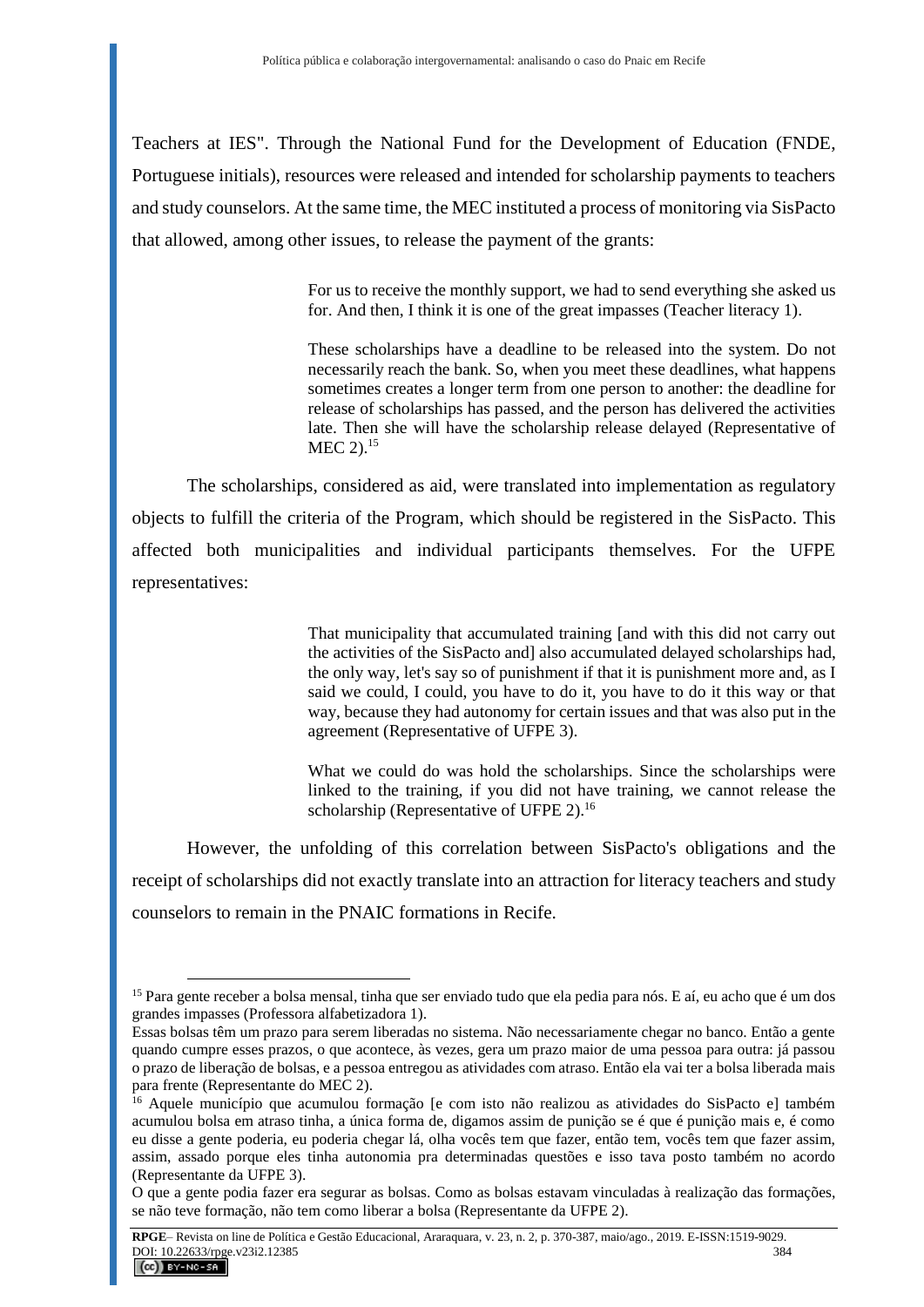For study counselors: The guidance group was a very good group. Even sometimes, with a delayed scholarship, they never let go, and the city council gave a cost-help (Local Representative 2).

**For the literacy teachers:** It happened, as I said, that accumulated, like I would spent... I already got three scholarships at one time. So, in those three months I continued to attend classes normally (Literacy Teacher 2).<sup>17</sup>

Therefore, MEC-funded scholarships were delaying, and this has not always discouraged teachers and study counselors, but, as we know, there is always an interest in receiving scholarships, since the teacher's salary is not always commensurate with the profession. The implications of the grants in Recife were:

> It is very gratifying to see people's interest being there, and it is not for the scholarship, because it is not enough. But it's training. Testimony of people saying like this: I'm having ... I'm not having continuous training, that's my training. So, well ... the testimonials are beautiful (Representative of UFPE 3).

> It was delayed [the scholarship], so I did not care, right? There were people who were counting on that money there at that time, but I, in my case, no, I thought it was good because I got a bigger sum (Literacy Teacher 2).<sup>18</sup>

Analyzing the case of scholarships, it was possible to infer that the MEC also failed in its part of cooperation with the Program. For even if teachers and counselors say that the scholarship was not the main element that kept them in the PNAIC, we are clear that the current situation of low salaries of the teachers' class indicates that a scholarship is always welcome to reinforce the monthly income. Thus, irregularity of payment also creates constraints on the implementation of the program.

### **Final Considerations**

 $\overline{a}$ 

In working with PNAIC, our interest was turned to the understanding of the collaboration regime. As you can see, this program, prepared by the federal government,

<sup>17</sup> **Para os orientadores de estudos:** O grupo de orientadores era um grupo muito bom assim. Mesmo, às vezes, com bolsa atrasada eles nunca deixaram de ir, e a prefeitura dava uma ajuda de custo (Representante local 2).

**Para os professores alfabetizadores:** Aconteceu, como eu disse, que acumulou, tipo eu passava... Já cheguei a receber três bolsas de uma vez só. Então, nesses três meses eu continuei frequentando as aulas normalmente (Professora alfabetizadora 2).

<sup>&</sup>lt;sup>18</sup> É muito gratificante você perceber o interesse das pessoas estarem ali, e não é pela bolsa, porque é pouco. Mas é pela formação. Depoimento de gente dizendo assim: eu estou tendo... eu não estou tendo formação continuada, essa é a minha formação. Então assim... belíssimos os depoimentos (Representante da UFPE 3).

Atrasava [a bolsa] e, assim, eu não me importei, né? Tinha gente que tava contando com aquele dinheiro ali, naquela data, mas eu, no meu caso, não, eu achei até bom porque pegava uma soma maior (Professora alfabetizadora 2).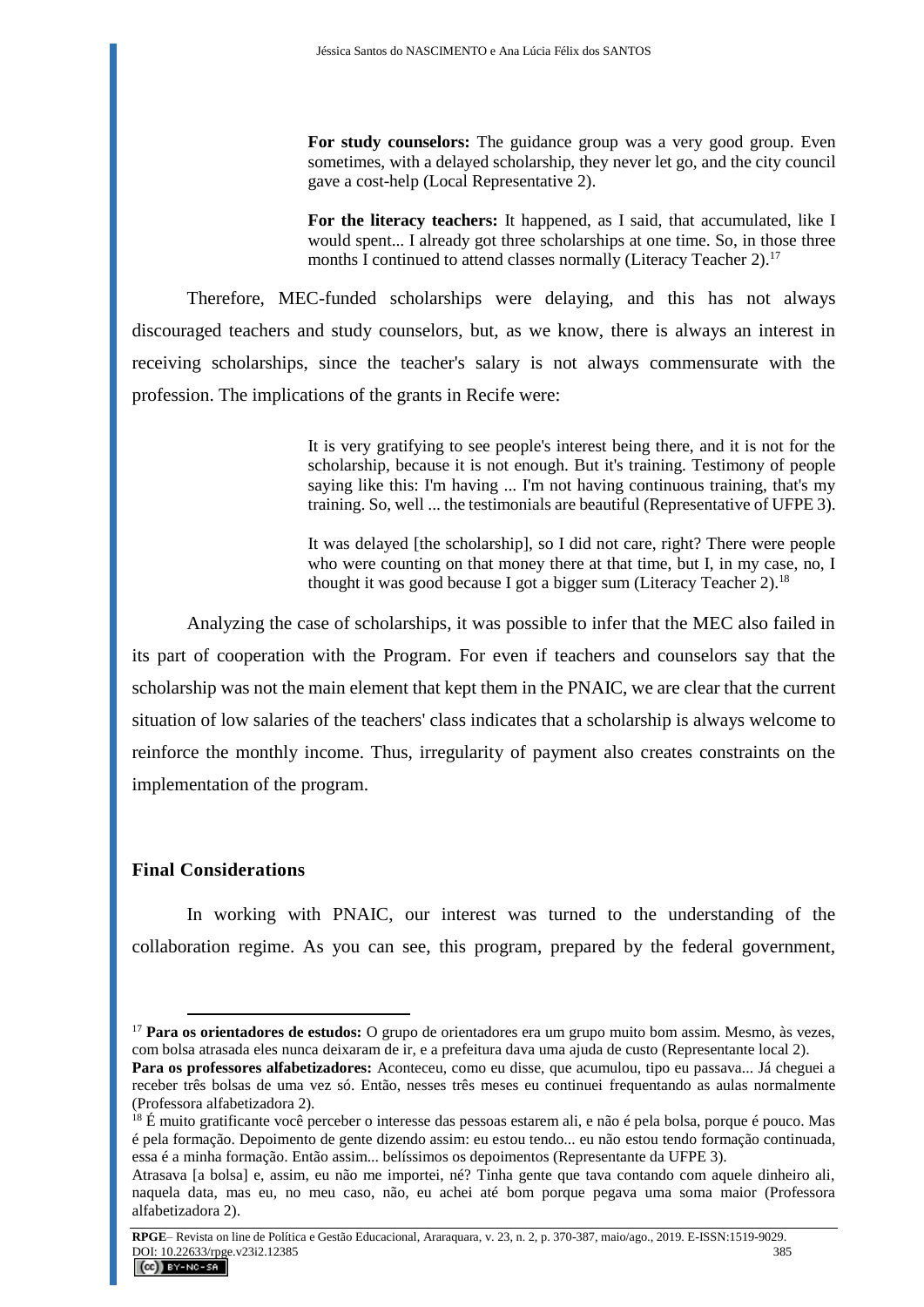provides for the collaboration of local authorities (municipalities and states) in order to be implemented.

Recife, the site chosen as a research field, revealed some situations that directly implicated in the context of policy adherence and execution. Some elements that involve partnership and collaboration end up being weakened. Examples of this lie in the decisions to follow the schools, in the fragility of the local team, in the delay of payment of scholarships. That is, the collaboration, foreseen in the documents that normalize the PNAIC, is not something easy to put into practice. As we know, there is no clear definition in our legislation on intergovernmental collaboration processes. There is still a need for its strengthening.

> Established co-responsibility between States, Municipalities and Union, what is verified is the lack of definition of what is the responsibility of each authority, especially when it refers to the constitution of instruments that explain the specific roles of each administrative sphere, as well as the actions that will be agreed between education systems in order to reach all basic education at the municipal level (ANDRADE, 2013, p. 22).<sup>19</sup>

Programs such as the PNAIC include in their regulations indications of forms of intergovernmental cooperation, which help define the responsibilities of each instance in the implementation of the policy. Even so, we understand that in this type of governmental action the central power dictates the rules of the game. Central power appears as the formulator of politics and of the more general decisions about its development.

What is perceived is that, in policies such as this, local authorities, as they constitute the locus of execution, are deployed in strategies to account for their responsibilities and to fill any gaps in the process of conducting the policy. In any case, we agree that such governmental strategies collaborate to improve basic education in our country, acting as a national pact for public education.

**ACKNOWLEDGMENTS:** we thank the support of the Foundation for Science and Technology Support of Pernambuco (Facepe), which supported the research granting scholarship.

#### **REFERENCES**

<sup>&</sup>lt;sup>19</sup> Estabelecida a corresponsabilidade entre Estados, Municípios e União, o que se constata é a indefinição do que cabe a cada instância de poder, sobretudo quando se refere à constituição de instrumentos que explicitem os papéis específicos de cada esfera administrativa, assim como as ações que serão pactuadas entre os sistemas de educação com o fim de atingir o atendimento de toda a educação básica no âmbito municipal (ANDRADE, 2013, p. 02).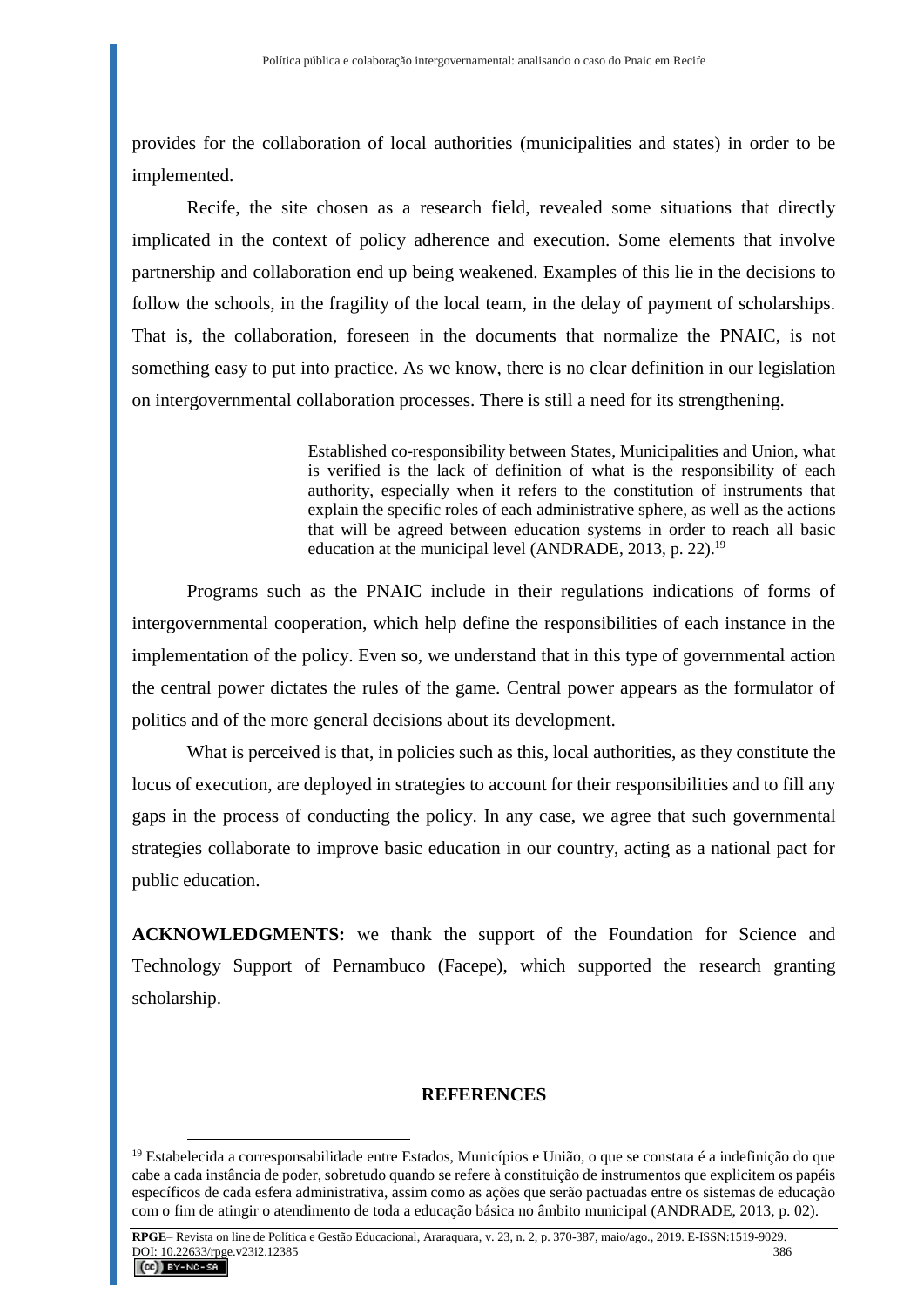ANDRADE, Edson. Regime de Colaboração no financiamento da Educação Básica no Brasil: a experiência dos fundos contábeis em foco. **Educação**, Santa Maria. v. 38, n. 2, maio/ago. 2013.

ANDRADE, Edson; GOMES, Alfredo. Estado federativo brasileiro. Implicações na gestão da educação. **Revista Retratos da Escola**, Brasília, v. 6, n. 10, p. 133-154, jan./jun. 2012. Disponível em: http//www.esforce.org.br. Acesso em: 23 maio 2017.

AZEVEDO, Janete. Implicações da nova lógica de ação do estado para a educação municipal. **Educ. Soc**., Campinas, v. 23, n. 80, p. 49-71, set. 2002.

BARDIN, Laurence. **Análise de conteúdo**. Lisboa: Edições 70, 1989.

BRASIL. MEC. **Lei nº 9.394, de 20 de dezembro de 1996.** Estabelece as diretrizes e bases da educação nacional. Brasília, 1996. Disponível em: http://www.planalto.gov.br/ccivil\_03/leis/L9394.htm. Acesso em: 07 mar. 2019.

BRASIL. MEC. **Manual do Pacto**: Pacto pela Alfabetização na Idade Certa: o Brasil do futuro com o começo que ele merece. Brasília. DF, 2012a.

BRASIL. MEC. Portaria nº 867, 4 de julho de 2012. Institui o Pacto Nacional pela Alfabetização na Idade Certa [...]. **Diário Oficial da União**: seção 1, n. 129, Brasília, DF, 5 jul. 2012b. Disponível em:

http://download.inep.gov.br/educacao\_basica/provinha\_brasil/legislacao/2013/portaria\_n867 4julho2012\_provinha\_brasil.pdf. Acesso em: 07 mar. 2019.

BRASIL. MEC. **Lei nº 13.005, de 25 de junho de 2014**. Aprova o Plano Nacional de Educação – PNE e dá outras providências. 2014. Disponível em: http://www.planalto.gov.br/ccivil\_03/\_Ato2011-2014/2014/Lei/L13005.htm. Acesso em: 06 mar. 2019.

CUNHA, Maria; COSTA, Jean Mário Araújo; ARAÚJO, Rosimeire. Federalismo cooperativo brasileiro: implicações na gestão da educação municipal. **Jornal de Políticas Educacionais**, Paraná, n. 8, p. 14–23, jul./dez. de 2010. Disponível em: https://revistas.ufpr.br/jpe/article/view/21828. Acesso em: 07 mar. 2019

DOWBOR, Ladislau. **O que é Poder Local**. São Paulo: Brasiliense, 2008.

OLIVEIRA, Adão Francisco de. Políticas públicas educacionais: conceito e contextualização numa perspectiva didática, 2012. *In:* OLIVEIRA, Francisco Adão de; PIZZIO, Alex; FRANÇA, George (Org.). **Fronteiras da Educação: desigualdades, tecnologias e políticas**. Goiás: Editora da PUC Goiás, 2010.

RAIC, Daniele. **O sistema de ensino e o regime de colaboração**: O dito e o por dizer um estudo de caso do município de Jequié – BA. 149f. Dissertação (Mestrado Educação). Programa de Pós-Graduação da Faculdade de Educação da Universidade Federal da Bahia. 2009.